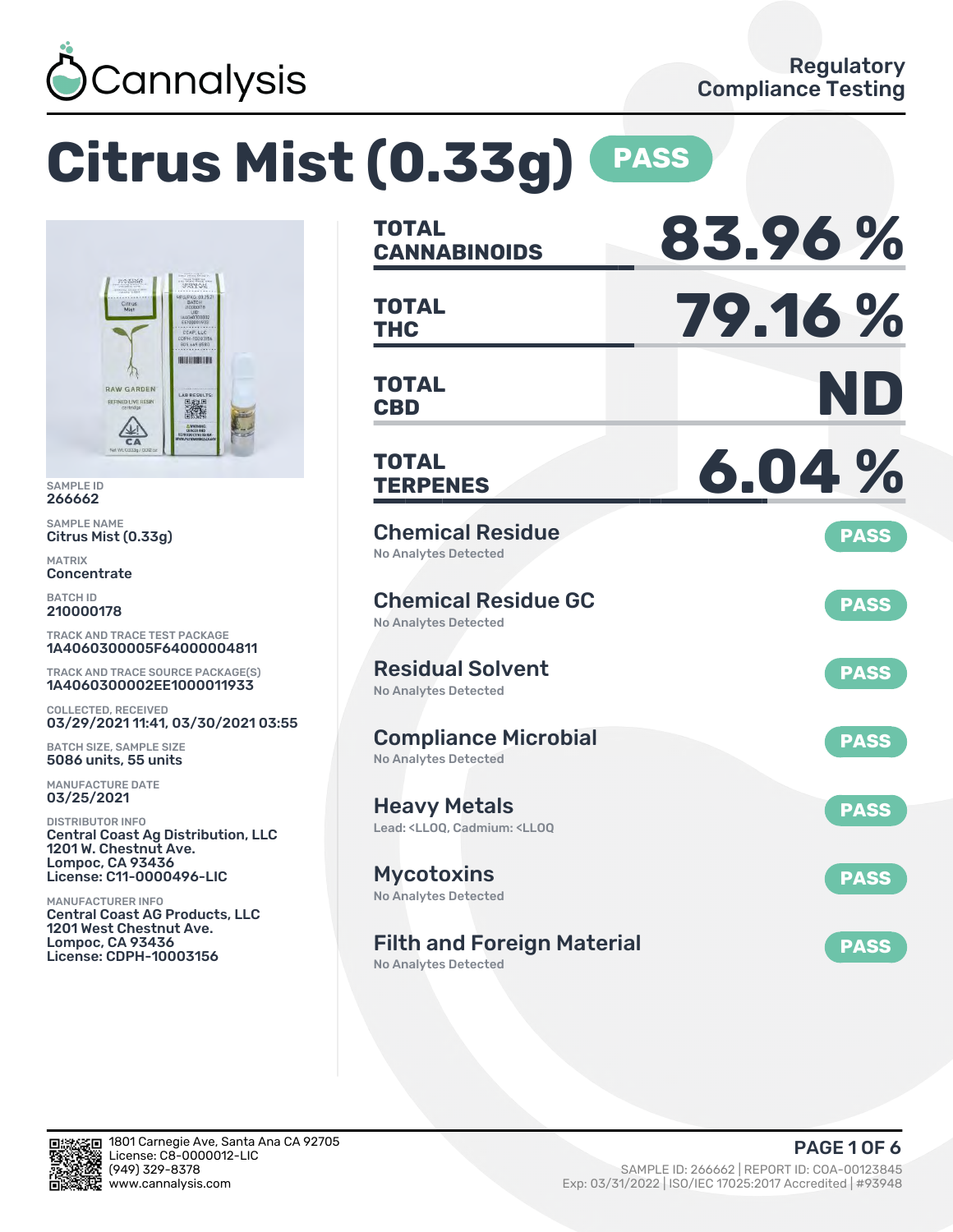

## CANNABINOID ANALYSIS

Total THC,CBD value(s) have been decarboxylated.

| TOTAL THC:          | 791.6 mg/g (79.16 %), 261.23 mg per package |
|---------------------|---------------------------------------------|
| TOTAL CBD:          | ND.                                         |
| TOTAL CANNABINOIDS: | 839.6 mg/g (83.96 %)                        |

UNIT OF MEASUREMENT: Milligrams per Gram(mg/g)

| <b>ANALYTE</b>         | <b>RESULT</b>         | LOD    | <b>LLOO</b> | <b>ANALYTE</b>   | <b>RESULT</b>        | <b>LOD</b> | <b>LLOO</b> |
|------------------------|-----------------------|--------|-------------|------------------|----------------------|------------|-------------|
| THCa                   | <b>ND</b>             | 0.2000 | 0.4000      | CBD <sub>v</sub> | <b>ND</b>            | 0.2000     | 0.4000      |
| D9THC                  | 791.6 mg/g (79.16 %)  | 0.2000 | 0.4000      | CBGa             | <b>ND</b>            | 0.2000     | 0.4000      |
| D8THC                  | ND                    | 0.2000 | 0.4000      | CBG              | 45.06 mg/g (4.506 %) | 0.2000     | 0.4000      |
| <b>THC<sub>v</sub></b> | 3.028 mg/g (0.3028 %) | 0.2000 | 0.4000      | CBN              | <b>ND</b>            | 0.2000     | 0.4000      |
| CBDa                   | <b>ND</b>             | 0.2000 | 0.4000      | CBC              | <b>ND</b>            | 0.2000     | 0.4000      |
| CBD                    | ND                    | 0.2000 | 0.4000      |                  |                      |            |             |
|                        |                       |        |             |                  |                      |            |             |

#### ADDITIONAL INFORMATION

| Method:              | SOP-TECH-001 | Sample Prepped: 03/30/2021 15:27  | Sample Approved: 03/31/2021 10:05  |  |
|----------------------|--------------|-----------------------------------|------------------------------------|--|
| Instrument: UPLC-DAD |              | Sample Analyzed: 03/30/2021 15:27 | Prep-Analytical Batch: 28013-22329 |  |



## TERPENE ANALYSIS

| <b>TOTAL TERPENES:</b>  |                                                  | 60.46 mg/g (6.046 %) |      |  |  |  |  |  |
|-------------------------|--------------------------------------------------|----------------------|------|--|--|--|--|--|
| UNIT OF MEASUREMENT:    | Milligrams per Gram(mg/g)                        |                      |      |  |  |  |  |  |
| <b>ANALYTE</b>          | <b>RESULT</b>                                    | <b>LOD</b>           | LL(  |  |  |  |  |  |
| 3-Carene                | <b>ND</b>                                        | 1.000                | 2.5  |  |  |  |  |  |
| Alpha cedrene           | <b>ND</b>                                        | 1.000                | 2.5  |  |  |  |  |  |
| Alpha pinene            | 2.370 mg/g $(0.2370\%)$                          | 0.1000               | 1.0  |  |  |  |  |  |
| Alpha terpineol         | <lloo< td=""><td>0.3260</td><td>0.6</td></lloo<> | 0.3260               | 0.6  |  |  |  |  |  |
| Beta myrcene            | 32.71 mg/g (3.271%)                              | 0.5000               | 1.0  |  |  |  |  |  |
| Borneol                 | <b>ND</b>                                        | 1.000                | 2.5  |  |  |  |  |  |
| Camphor                 | <b>ND</b>                                        | 0.1000               | 0.5  |  |  |  |  |  |
| Cedrol                  | <b>ND</b>                                        | 0.5000               | 1.0  |  |  |  |  |  |
| Cis nerolidol           | ND.                                              | 2.500                | 5.0  |  |  |  |  |  |
| Fenchol                 | <lloo< td=""><td>0.5000</td><td>1.0</td></lloo<> | 0.5000               | 1.0  |  |  |  |  |  |
| Gamma terpinene         | <b>ND</b>                                        | 0.1000               | 0.5  |  |  |  |  |  |
| Geranyl acetate         | <b>ND</b>                                        | 0.1000               | 0.5  |  |  |  |  |  |
| Isoborneol              | <b>ND</b>                                        | 0.5000               | 1.0  |  |  |  |  |  |
| Limonene                | 7.893 mg/g (0.7893 %)                            | 0.5000               | 2.5  |  |  |  |  |  |
| Menthol                 | ND.                                              | 1.000                | 2.5  |  |  |  |  |  |
| Ocimene 2               | 5.869 mg/g (0.5869 %)                            | 0.3450               | 1.72 |  |  |  |  |  |
| P-mentha-1,5-diene ND   |                                                  | 0.5000               | 1.0  |  |  |  |  |  |
| Sabinene                | <b>ND</b>                                        | 0.5000               | 1.0  |  |  |  |  |  |
| Trans beta farnesene ND |                                                  | 2.500                | 5.0  |  |  |  |  |  |
| Trans nerolidol         | <b>ND</b>                                        | 0.5000               | 2.5  |  |  |  |  |  |
|                         |                                                  |                      |      |  |  |  |  |  |

| ANALYTE                 | <b>RESULT</b>                                                                                                                             | <b>LOD</b> | <b>LLOQ</b> | <b>ANALYTE</b>      | <b>RESULT</b>                                       | <b>LOD</b> | <b>LLOQ</b> |
|-------------------------|-------------------------------------------------------------------------------------------------------------------------------------------|------------|-------------|---------------------|-----------------------------------------------------|------------|-------------|
| 3-Carene                | <b>ND</b>                                                                                                                                 | 1.000      | 2.500       | Alpha bisabolol     | $0.5158$ mg/g $(0.0516%)$                           | 0.1000     | 0.5000      |
| Alpha cedrene           | <b>ND</b>                                                                                                                                 | 1.000      | 2.500       | Alpha humulene      | 1.364 mg/g $(0.1364\%)$                             | 0.5000     | 1.000       |
| Alpha pinene            | 2.370 mg/g (0.2370 %)                                                                                                                     | 0.1000     | 1.000       | Alpha terpinene     | <b>ND</b>                                           | 0.5000     | 1.000       |
| Alpha terpineol         | <lloq< td=""><td>0.3260</td><td>0.6520</td><td>Beta caryophyllene</td><td>5.463 mg/g (0.5463 %)</td><td>0.5000</td><td>1.000</td></lloq<> | 0.3260     | 0.6520      | Beta caryophyllene  | 5.463 mg/g (0.5463 %)                               | 0.5000     | 1.000       |
| Beta myrcene            | 32.71 mg/g (3.271 %)                                                                                                                      | 0.5000     | 1.000       | Beta pinene         | 1.782 mg/g (0.1782 %)                               | 0.6070     | 1.214       |
| Borneol                 | <b>ND</b>                                                                                                                                 | 1.000      | 2.500       | Camphene            | <b>ND</b>                                           | 0.5000     | 1.000       |
| Camphor                 | <b>ND</b>                                                                                                                                 | 0.1000     | 0.5000      | Caryophyllene oxide | <b>ND</b>                                           | 0.5000     | 2.500       |
| Cedrol                  | <b>ND</b>                                                                                                                                 | 0.5000     | 1.000       | Cis geraniol        | <b>ND</b>                                           | 1.000      | 2.500       |
| Cis nerolidol           | <b>ND</b>                                                                                                                                 | 2.500      | 5.000       | Eucalyptol          | <b>ND</b>                                           | 0.1000     | 0.5000      |
| Fenchol                 | <lloq< td=""><td>0.5000</td><td>1.000</td><td>Fenchone</td><td><b>ND</b></td><td>0.1000</td><td>0.5000</td></lloq<>                       | 0.5000     | 1.000       | Fenchone            | <b>ND</b>                                           | 0.1000     | 0.5000      |
| Gamma terpinene         | <b>ND</b>                                                                                                                                 | 0.1000     | 0.5000      | Gamma terpineol     | <b>ND</b>                                           | 0.2090     | 0.5230      |
| Geranyl acetate         | <b>ND</b>                                                                                                                                 | 0.1000     | 0.5000      | Guaiol              | <b>ND</b>                                           | 2.500      | 5.000       |
| Isoborneol              | <b>ND</b>                                                                                                                                 | 0.5000     | 1.000       | Isopulegol          | <b>ND</b>                                           | 2.500      | 5.000       |
| Limonene                | 7.893 mg/g (0.7893 %)                                                                                                                     | 0.5000     | 2.500       | Linalool            | 2.485 mg/g $(0.2485\%)$                             | 0.5000     | 1.000       |
| Menthol                 | <b>ND</b>                                                                                                                                 | 1.000      | 2.500       | Ocimene 1           | <b>ND</b>                                           | 0.1550     | 0.3100      |
| Ocimene 2               | 5.869 mg/g (0.5869 %)                                                                                                                     | 0.3450     | 1.725       | P-cymene            | <b>ND</b>                                           | 0.5230     | 1.045       |
| P-mentha-1,5-diene ND   |                                                                                                                                           | 0.5000     | 1.000       | Pulegone            | <b>ND</b>                                           | 0.1000     | 0.5000      |
| Sabinene                | <b>ND</b>                                                                                                                                 | 0.5000     | 1.000       | Terpinolene         | <ll0q< td=""><td>0.1000</td><td>0.5000</td></ll0q<> | 0.1000     | 0.5000      |
| Trans beta farnesene ND |                                                                                                                                           | 2.500      | 5.000       | Trans geraniol      | <b>ND</b>                                           | 0.5000     | 2.500       |
| Trans nerolidol         | <b>ND</b>                                                                                                                                 | 0.5000     | 2.500       | Valencene           | <b>ND</b>                                           | 0.5000     | 1.000       |
|                         |                                                                                                                                           |            |             |                     |                                                     |            |             |

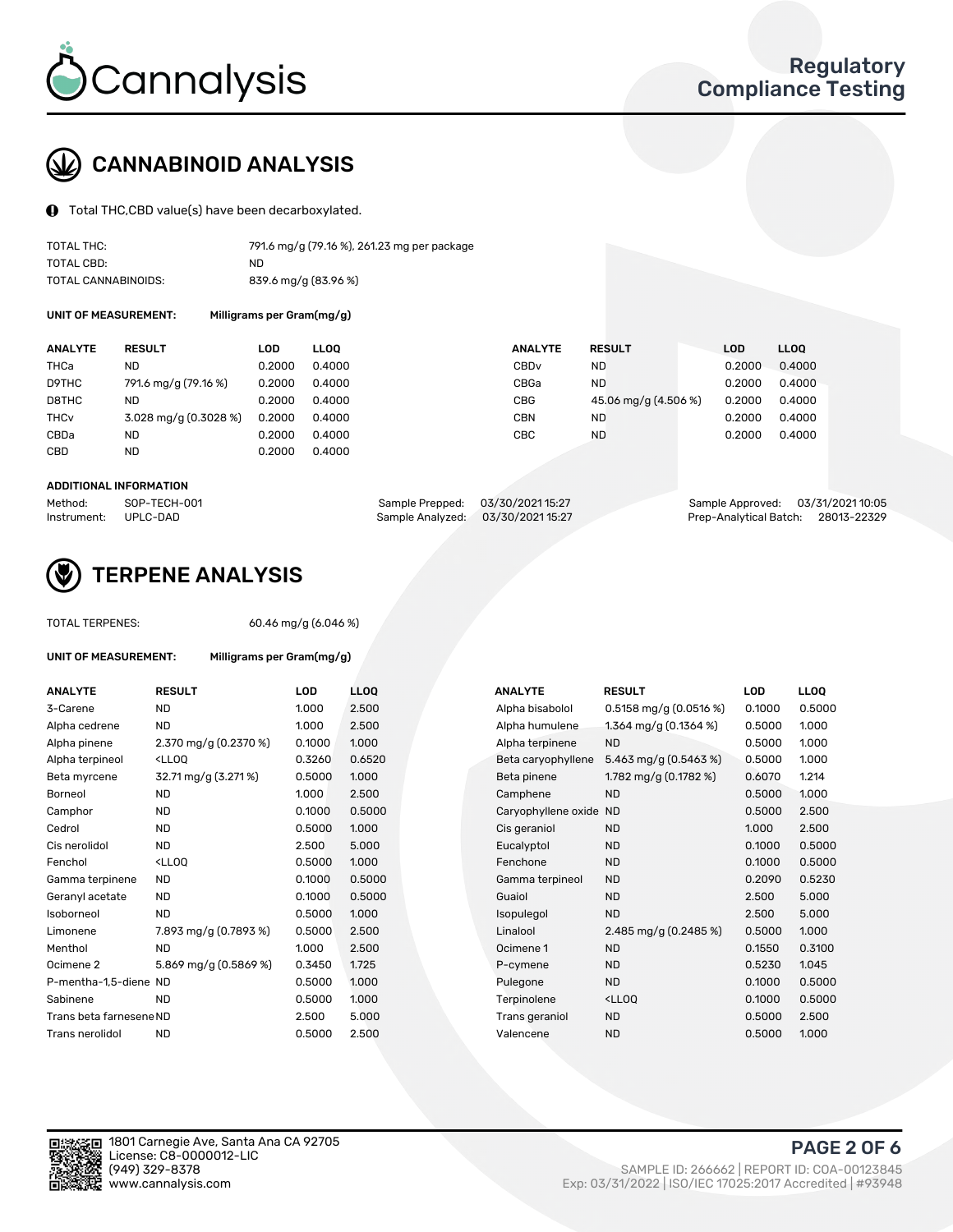

## Regulatory Compliance Testing

#### ADDITIONAL INFORMATION

Sample Analyzed: 03/30/2021 09:44

Method: SOP-TECH-027 Sample Prepped: 03/30/2021 08:39 Sample Approved: 03/31/2021 17:21



CHEMICAL RESIDUE ANALYSIS PASS

UNIT OF MEASUREMENT: Micrograms per Gram(ug/g)

| <b>ANALYTE</b>    | <b>RESULT</b> | LOD    | <b>LLOQ</b> | <b>ACTION LEVEL</b> |      | <b>ANALYTE</b>      | <b>RESULT</b> | <b>LOD</b> | <b>LLOQ</b> | <b>ACTION LEVEL</b> |      |
|-------------------|---------------|--------|-------------|---------------------|------|---------------------|---------------|------------|-------------|---------------------|------|
| Abamectin         | <b>ND</b>     | 0.0200 | 0.0400      | 0.1000              | Pass | Acephate            | <b>ND</b>     | 0.0200     | 0.0400      | 0.1000              | Pass |
| Acequinocyl       | <b>ND</b>     | 0.0200 | 0.0400      | 0.1000              | Pass | Acetamiprid         | <b>ND</b>     | 0.0200     | 0.0400      | 0.1000              | Pass |
| Aldicarb          | <b>ND</b>     | 0.0200 | 0.0400      | 0.0                 | Pass | Azoxystrobin        | <b>ND</b>     | 0.0200     | 0.0400      | 0.1000              | Pass |
| Bifenazate        | <b>ND</b>     | 0.0200 | 0.0400      | 0.1000              | Pass | <b>Bifenthrin</b>   | <b>ND</b>     | 0.0200     | 0.0400      | 3.000               | Pass |
| <b>Boscalid</b>   | <b>ND</b>     | 0.0200 | 0.0400      | 0.1000              | Pass | Carbarvl            | <b>ND</b>     | 0.0200     | 0.0400      | 0.5000              | Pass |
| Carbofuran        | <b>ND</b>     | 0.0200 | 0.0400      | 0.0                 | Pass | Chlorantraniliprole | <b>ND</b>     | 0.0200     | 0.0400      | 10.00               | Pass |
| Clofentezine      | <b>ND</b>     | 0.0200 | 0.0400      | 0.1000              | Pass | Coumaphos           | <b>ND</b>     | 0.0200     | 0.0400      | 0.0                 | Pass |
| Cyfluthrin        | <b>ND</b>     | 0.4000 | 1.000       | 2.000               | Pass | Cypermethrin        | <b>ND</b>     | 0.4000     | 1.000       | 1.000               | Pass |
| Daminozide        | <b>ND</b>     | 0.0200 | 0.0400      | 0.0                 | Pass | Diazinon            | <b>ND</b>     | 0.0200     | 0.0400      | 0.1000              | Pass |
| <b>Dichlorvos</b> | <b>ND</b>     | 0.0200 | 0.0400      | 0.0                 | Pass | Dimethoate          | <b>ND</b>     | 0.0200     | 0.0400      | 0.0                 | Pass |
| Dimethomorph      | <b>ND</b>     | 0.0200 | 0.0400      | 2.000               | Pass | <b>Ethoprophos</b>  | <b>ND</b>     | 0.0200     | 0.0400      | 0.0                 | Pass |
| Etofenprox        | <b>ND</b>     | 0.0200 | 0.0400      | 0.0                 | Pass | Etoxazole           | <b>ND</b>     | 0.0200     | 0.0400      | 0.1000              | Pass |
| Fenhexamid        | <b>ND</b>     | 0.0200 | 0.0400      | 0.1000              | Pass | Fenoxycarb          | <b>ND</b>     | 0.0200     | 0.0400      | 0.0                 | Pass |
| Fenpyroximate     | <b>ND</b>     | 0.0200 | 0.0400      | 0.1000              | Pass | Fipronil            | <b>ND</b>     | 0.0400     | 0.1000      | 0.0                 | Pass |
| Flonicamid        | <b>ND</b>     | 0.0200 | 0.0400      | 0.1000              | Pass | Fludioxonil         | <b>ND</b>     | 0.0200     | 0.0400      | 0.1000              | Pass |
| Hexythiazox       | <b>ND</b>     | 0.0200 | 0.0400      | 0.1000              | Pass | Imazalil            | <b>ND</b>     | 0.0200     | 0.0400      | 0.0                 | Pass |
| Imidacloprid      | <b>ND</b>     | 0.0200 | 0.0400      | 5.000               | Pass | Kresoxim methyl     | <b>ND</b>     | 0.0200     | 0.0400      | 0.1000              | Pass |
| Malathion         | <b>ND</b>     | 0.0200 | 0.0400      | 0.5000              | Pass | Metalaxyl           | <b>ND</b>     | 0.0200     | 0.0400      | 2.000               | Pass |
| Methiocarb        | <b>ND</b>     | 0.0200 | 0.0400      | 0.0                 | Pass | Methomyl            | <b>ND</b>     | 0.0200     | 0.0400      | 1.000               | Pass |
| Mevinphos         | <b>ND</b>     | 0.0200 | 0.0400      | 0.0                 | Pass | Myclobutanil        | <b>ND</b>     | 0.0200     | 0.0400      | 0.1000              | Pass |
| Naled             | <b>ND</b>     | 0.0200 | 0.0400      | 0.1000              | Pass | Oxamyl              | <b>ND</b>     | 0.0200     | 0.0400      | 0.5000              | Pass |
| Paclobutrazol     | <b>ND</b>     | 0.0200 | 0.0400      | 0.0                 | Pass | Permethrins         | <b>ND</b>     | 0.0400     | 0.1000      | 0.5000              | Pass |
| Phosmet           | <b>ND</b>     | 0.0200 | 0.0400      | 0.1000              | Pass | Piperonyl butoxide  | <b>ND</b>     | 0.0200     | 0.0400      | 3.000               | Pass |
| Prallethrin       | <b>ND</b>     | 0.0200 | 0.0400      | 0.1000              | Pass | Propiconazole       | <b>ND</b>     | 0.0200     | 0.0400      | 0.1000              | Pass |
| Propoxur          | <b>ND</b>     | 0.0200 | 0.0400      | 0.0                 | Pass | Pyrethrins          | <b>ND</b>     | 0.0200     | 0.0400      | 0.5000              | Pass |
| Pyridaben         | <b>ND</b>     | 0.0200 | 0.0400      | 0.1000              | Pass | Spinetoram          | <b>ND</b>     | 0.0200     | 0.0400      | 0.1000              | Pass |
| Spinosad          | <b>ND</b>     | 0.0300 | 0.0700      | 0.1000              | Pass | Spiromesifen        | <b>ND</b>     | 0.0200     | 0.0400      | 0.1000              | Pass |
| Spirotetramat     | <b>ND</b>     | 0.0200 | 0.0400      | 0.1000              | Pass | Spiroxamine         | <b>ND</b>     | 0.0200     | 0.0400      | 0.0                 | Pass |
| Tebuconazole      | <b>ND</b>     | 0.0200 | 0.0400      | 0.1000              | Pass | Thiacloprid         | <b>ND</b>     | 0.0200     | 0.0400      | 0.0                 | Pass |
| Thiamethoxam      | <b>ND</b>     | 0.0200 | 0.0400      | 5.000               | Pass | Trifloxystrobin     | <b>ND</b>     | 0.0200     | 0.0400      | 0.1000              | Pass |

## ADDITIONAL INFORMATION

Method: SOP-TECH-002 Sample Prepped: 03/30/2021 11:28 Sample Approved: 03/31/2021 13:50<br>Sample Analyzed: 03/30/2021 12:15 Prep-Analytical Batch: 28003-22319 Prep-Analytical Batch: 28003-22319

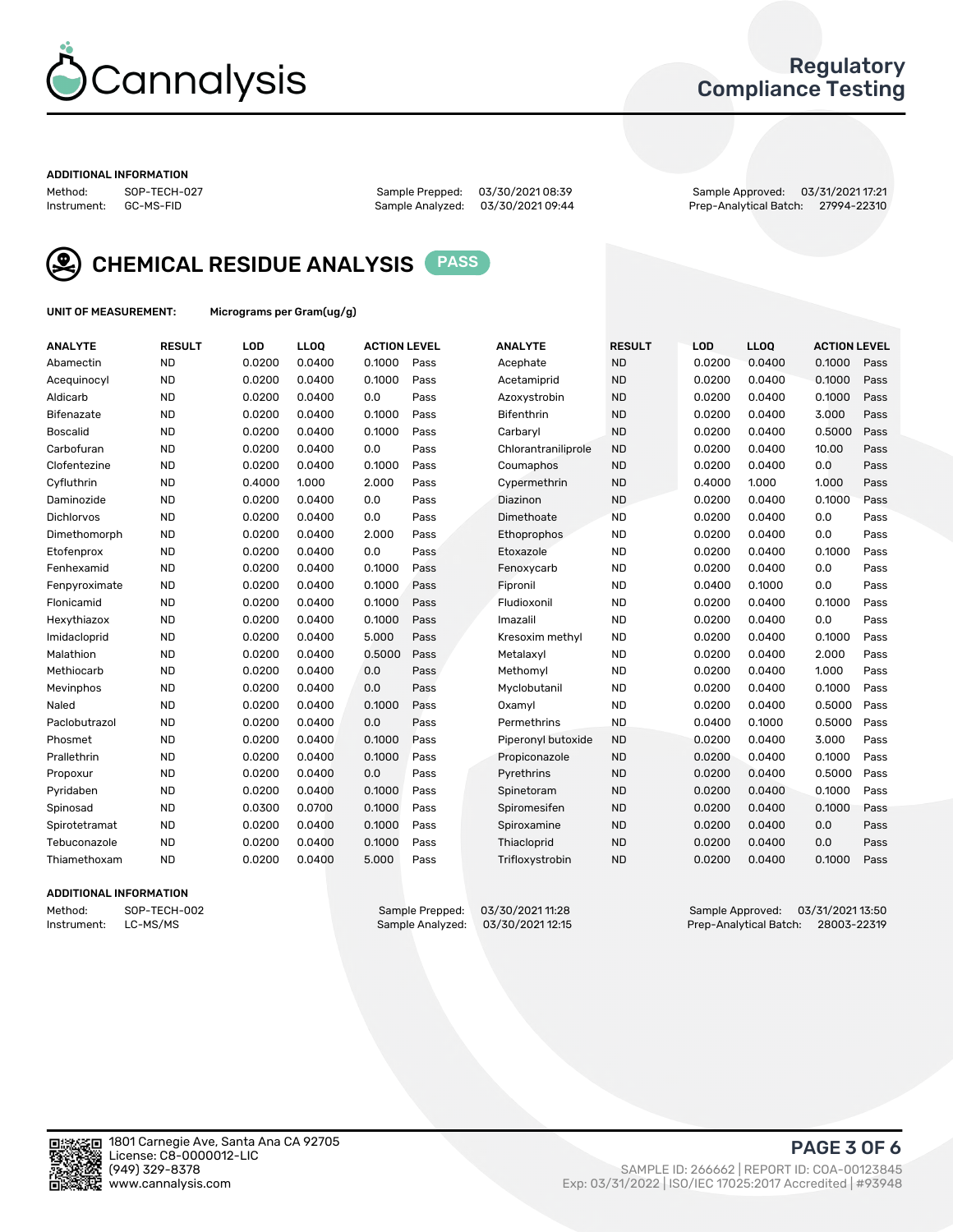

## CHEMICAL RESIDUE GC ANALYSIS PASS

| UNIT OF MEASUREMENT: | Micro |
|----------------------|-------|
|----------------------|-------|

grams per Gram(ug/g)

| <b>ANALYTE</b>                | <b>RESULT</b> | LOD    | <b>LLOO</b> | <b>ACTION LEVEL</b> |                  | <b>ANALYTE</b>   | <b>RESULT</b> | LOD              | <b>LLOO</b>            | <b>ACTION LEVEL</b> |      |
|-------------------------------|---------------|--------|-------------|---------------------|------------------|------------------|---------------|------------------|------------------------|---------------------|------|
| Captan                        | <b>ND</b>     | 0.1000 | 0.2000      | 0.7000              | Pass             | Chlordane        | <b>ND</b>     | 0.0109           | 0.0136                 | 0.0                 | Pass |
| Methyl parathion              | <b>ND</b>     | 0.0400 | 0.1000      | 0.0                 | Pass             | <b>PCNB</b>      | <b>ND</b>     | 0.0200           | 0.0400                 | 0.1000              | Pass |
| Chlorfenapyr                  | <b>ND</b>     | 0.0800 | 0.1000      | 0.0                 | Pass             | Chlorpyrifos     | <b>ND</b>     | 0.0800           | 0.1000                 | 0.0                 | Pass |
|                               |               |        |             |                     |                  |                  |               |                  |                        |                     |      |
| <b>ADDITIONAL INFORMATION</b> |               |        |             |                     |                  |                  |               |                  |                        |                     |      |
| Method:                       | SOP-TECH-010  |        |             |                     | Sample Prepped:  | 03/30/202111:28  |               | Sample Approved: |                        | 03/31/2021 15:17    |      |
| Instrument:                   | GC-MS/MS      |        |             |                     | Sample Analyzed: | 03/30/2021 12:16 |               |                  | Prep-Analytical Batch: | 28004-22320         |      |
|                               |               |        |             |                     |                  |                  |               |                  |                        |                     |      |

## RESIDUAL SOLVENT ANALYSIS PASS

UNIT OF MEASUREMENT: Micrograms per Gram(ug/g)

| <b>ANALYTE</b>       | <b>RESULT</b> | <b>LOD</b> | <b>LLOO</b> | <b>ACTION LEVEL</b> |      | <b>ANALYTE</b>           | <b>RESULT</b> | <b>LOD</b> | LLOO  | <b>ACTION LEVEL</b> |      |
|----------------------|---------------|------------|-------------|---------------------|------|--------------------------|---------------|------------|-------|---------------------|------|
| Acetone              | <b>ND</b>     | 5.000      | 250.0       | 5000                | Pass | Acetonitrile             | <b>ND</b>     | 5.000      | 50.00 | 410.0               | Pass |
| Benzene              | <b>ND</b>     | 0.5000     | 1.000       | 1.000               | Pass | <b>Butane</b>            | <b>ND</b>     | 76.80      | 96.00 | 5000                | Pass |
| Chloroform           | <b>ND</b>     | 0.5000     | 1.000       | 1.000               | Pass | Ethanol                  | <b>ND</b>     | 10.00      | 50.00 | 5000                | Pass |
| <b>Ethyl Acetate</b> | <b>ND</b>     | 5.000      | 50.00       | 5000                | Pass | <b>Ethyl Ether</b>       | <b>ND</b>     | 25.00      | 50.00 | 5000                | Pass |
| Ethylene oxide       | <b>ND</b>     | 0.5000     | 1.000       | 1.000               | Pass | Heptane                  | <b>ND</b>     | 1.000      | 5.000 | 5000                | Pass |
| Hexane               | <b>ND</b>     | 0.5000     | 5.000       | 290.0               | Pass | <b>Isopropyl Alcohol</b> | <b>ND</b>     | 5.000      | 50.00 | 5000                | Pass |
| Methanol             | <b>ND</b>     | 10.00      | 50.00       | 3000                | Pass | Methylene chloride       | <b>ND</b>     | 0.5000     | 1.000 | 1.000               | Pass |
| Pentane              | <b>ND</b>     | 1.000      | 50.00       | 5000                | Pass | Propane                  | <b>ND</b>     | 16.00      | 20.00 | 5000                | Pass |
| Toluene              | <b>ND</b>     | 0.5000     | 1.000       | 890.0               | Pass | Xvlenes                  | <b>ND</b>     | 6.000      | 100.0 | 2170                | Pass |
| Trichloroethylene    | <b>ND</b>     | 0.2500     | 1.000       | 1.000               | Pass | 1.2-Dichloroethane       | <b>ND</b>     | 0.5000     | 1.000 | 1.000               | Pass |

### ADDITIONAL INFORMATION

Method: SOP-TECH-021 Sample Prepped: 03/30/2021 15:20 Sample Approved: 03/31/2021 14:59<br>Instrument: HS-GC-MS/FID Sample Analyzed: 03/30/2021 15:21 Prep-Analytical Batch: 28017-22328 Prep-Analytical Batch: 28017-22328



UNIT OF MEASUREMENT: Cycle Threshold (Ct)

| <b>ANALYTE</b>         | <b>RESULT</b>              | LOD   | <b>LLOO</b> | <b>ACTION LEVEL</b> |                  | <b>ANALYTE</b>   | <b>RESULT</b> | LOD                    | <b>LLOO</b>      |                  | <b>ACTION LEVEL</b> |
|------------------------|----------------------------|-------|-------------|---------------------|------------------|------------------|---------------|------------------------|------------------|------------------|---------------------|
| A.fumigatus            | ND                         | 33.00 | 0.0         | 0.0                 | Pass             | A. flavus        | <b>ND</b>     | 33.00                  | 0.0              | 0.0              | Pass                |
| A. niger               | <b>ND</b>                  | 33.00 | 0.0         | 0.0                 | Pass             | A. terreus       | <b>ND</b>     | 33.00                  | 0.0              | 0.0              | Pass                |
| <b>STEC</b>            | <b>ND</b>                  | 33.00 | 0.0         | 0.0                 | Pass             | Salmonella spp   | <b>ND</b>     | 33.00                  | 0.0              | 0.0              | Pass                |
|                        |                            |       |             |                     |                  |                  |               |                        |                  |                  |                     |
| ADDITIONAL INFORMATION |                            |       |             |                     |                  |                  |               |                        |                  |                  |                     |
| Method:                | SOP-TECH-016, SOP-TECH-022 |       |             |                     | Sample Prepped:  | 03/31/2021 05:44 |               |                        | Sample Approved: | 03/31/2021 14:15 |                     |
| Instrument:            | aPCR                       |       |             |                     | Sample Analyzed: | 03/31/2021 05:52 |               | Prep-Analytical Batch: |                  |                  | 28037-22343         |

PAGE 4 OF 6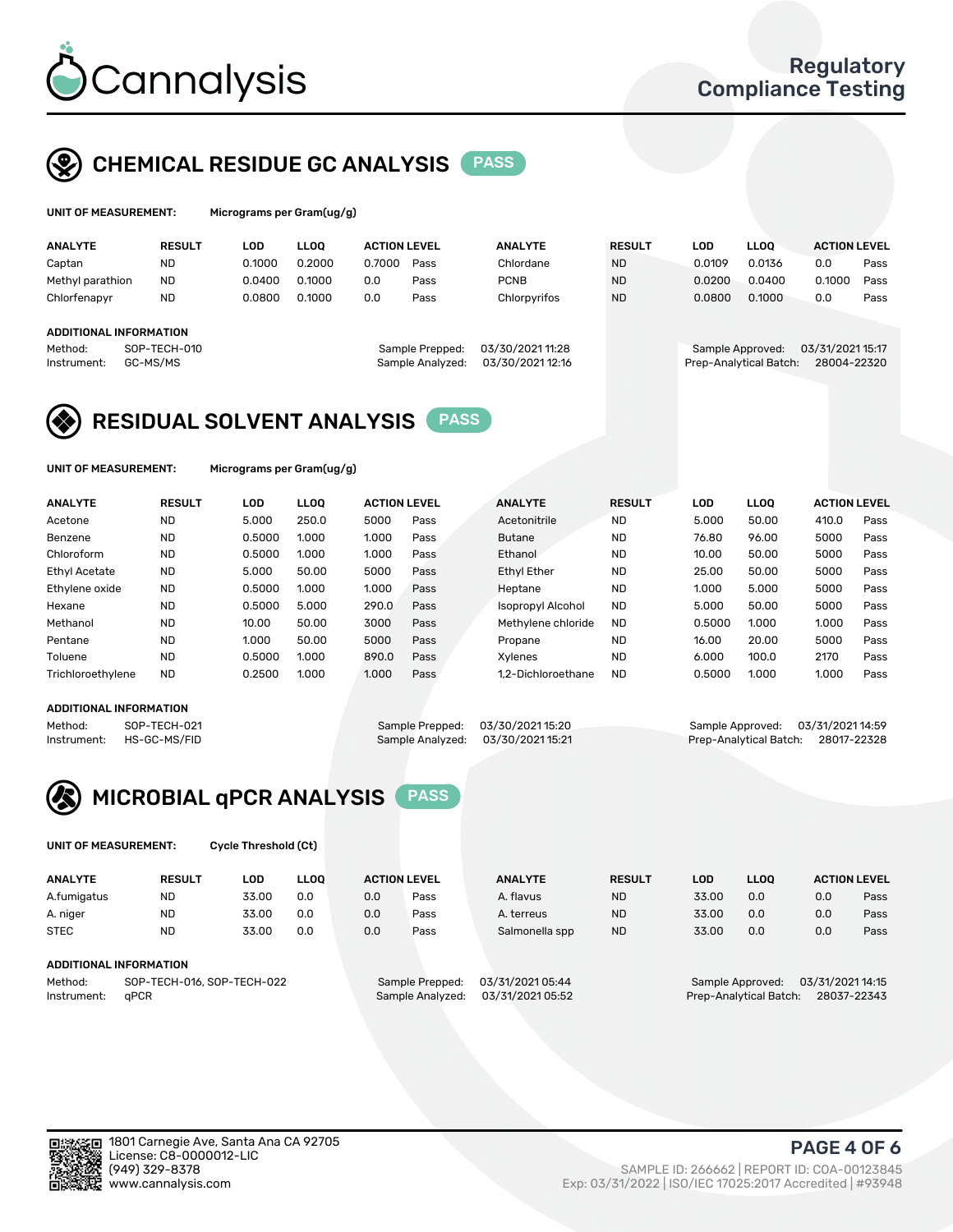



| UNIT OF MEASUREMENT:                                                                                              |                                                                                                                                                                             | Micrograms per Gram(ug/g)  |             |                     |      |                                     |                                                                                 |                                            |             |                                |      |
|-------------------------------------------------------------------------------------------------------------------|-----------------------------------------------------------------------------------------------------------------------------------------------------------------------------|----------------------------|-------------|---------------------|------|-------------------------------------|---------------------------------------------------------------------------------|--------------------------------------------|-------------|--------------------------------|------|
| <b>ANALYTE</b>                                                                                                    | <b>RESULT</b>                                                                                                                                                               | LOD                        | <b>LLOO</b> | <b>ACTION LEVEL</b> |      | <b>ANALYTE</b>                      | <b>RESULT</b>                                                                   | <b>LOD</b>                                 | <b>LLOO</b> | <b>ACTION LEVEL</b>            |      |
| Arsenic                                                                                                           | <b>ND</b>                                                                                                                                                                   | 0.0200                     | 0.0500      | 0.2000              | Pass | Cadmium                             | <lloq< td=""><td>0.0050</td><td>0.0500</td><td>0.2000</td><td>Pass</td></lloq<> | 0.0050                                     | 0.0500      | 0.2000                         | Pass |
| Lead                                                                                                              | <lloo< td=""><td>0.0100</td><td>0.0500</td><td>0.5000</td><td>Pass</td><td>Mercury</td><td><b>ND</b></td><td>0.0030</td><td>0.0500</td><td>0.1000</td><td>Pass</td></lloo<> | 0.0100                     | 0.0500      | 0.5000              | Pass | Mercury                             | <b>ND</b>                                                                       | 0.0030                                     | 0.0500      | 0.1000                         | Pass |
| ADDITIONAL INFORMATION<br>SOP-TECH-013<br>Sample Prepped:<br>Method:<br>Sample Analyzed:<br>ICP-MS<br>Instrument: |                                                                                                                                                                             |                            |             |                     |      | 03/30/2021 09:40<br>03/30/202109:41 |                                                                                 | Sample Approved:<br>Prep-Analytical Batch: |             | 03/30/202116:57<br>28000-22309 |      |
|                                                                                                                   |                                                                                                                                                                             | <b>MYCOTOXINS ANALYSIS</b> |             | <b>PASS</b>         |      |                                     |                                                                                 |                                            |             |                                |      |

| and the control of the con- | . |
|-----------------------------|---|
|                             |   |
|                             |   |
|                             |   |

| UNIT OF MEASUREMENT: | Micrograms per Kilogram(ug/kg) |
|----------------------|--------------------------------|
|                      |                                |

| <b>ANALYTE</b>   | <b>RESULT</b> | LOD   | <b>LLOO</b> | <b>ACTION LEVEL</b> |      |  | <b>ANALYTE</b> |  | <b>RESULT</b> |  | LOD   | <b>LLOO</b> |       | <b>ACTION LEVEL</b> |
|------------------|---------------|-------|-------------|---------------------|------|--|----------------|--|---------------|--|-------|-------------|-------|---------------------|
| Aflatoxin B1     | <b>ND</b>     | 1.000 | 2.000       |                     | N/A  |  | Aflatoxin B2   |  | <b>ND</b>     |  | 2.000 | 5.000       |       | N/A                 |
| Aflatoxin G1     | <b>ND</b>     | 2.000 | 5.000       |                     | N/A  |  | Aflatoxin G2   |  | <b>ND</b>     |  | 2.000 | 5.000       |       | N/A                 |
| Total Aflatoxins | <b>ND</b>     | 10.00 | 14.00       | 20.00               | Pass |  | Ochratoxin A   |  | <b>ND</b>     |  | 1.000 | 2.000       | 20.00 | Pass                |
|                  |               |       |             |                     |      |  |                |  |               |  |       |             |       |                     |
|                  |               |       |             |                     |      |  |                |  |               |  |       |             |       |                     |

#### ADDITIONAL INFORMATION

Method: SOP-TECH-020 Sample Prepped: 03/30/2021 13:13 Sample Approved: 03/31/2021 08:54 Instrument: LC-MS/MS Sample Analyzed: 03/30/2021 14:12 Prep-Analytical Batch: 28015-22325

#### FILTH & FOREIGN MATERIAL ANALYSIS PASS Q

UNIT OF MEASUREMENT: Filth and Foreign Matter (%, #/3g)

| <b>ANALYTE</b>         | <b>RESULT</b>                     | LOD | <b>LLOO</b> | <b>ACTION LEVEL</b> |                                     | <b>ANALYTE</b>                      | <b>RESULT</b> | LOD | <b>LLOO</b> | <b>ACTION LEVEL</b>                                                          |      |  |  |  |
|------------------------|-----------------------------------|-----|-------------|---------------------|-------------------------------------|-------------------------------------|---------------|-----|-------------|------------------------------------------------------------------------------|------|--|--|--|
| IF RH ME               | <b>ND</b>                         | 0.0 | 0.0         | 1.000               | Pass                                | <b>IFM</b>                          | <b>ND</b>     | 0.0 | 0.0         | 25.00                                                                        | Pass |  |  |  |
| Mold                   | <b>ND</b>                         | 0.0 | 0.0         | 25.00               | Pass                                | <b>SSCD</b>                         | <b>ND</b>     | 0.0 | 0.0         | 25.00                                                                        | Pass |  |  |  |
|                        | <b>ADDITIONAL INFORMATION</b>     |     |             |                     |                                     |                                     |               |     |             |                                                                              |      |  |  |  |
| Method:<br>Instrument: | SOP-TECH-009<br>Visual Inspection |     |             |                     | Sample Prepped:<br>Sample Analyzed: | 03/30/202114:10<br>03/30/2021 14:11 |               |     |             | 03/30/202114:14<br>Sample Approved:<br>Prep-Analytical Batch:<br>28023-22323 |      |  |  |  |



PAGE 5 OF 6